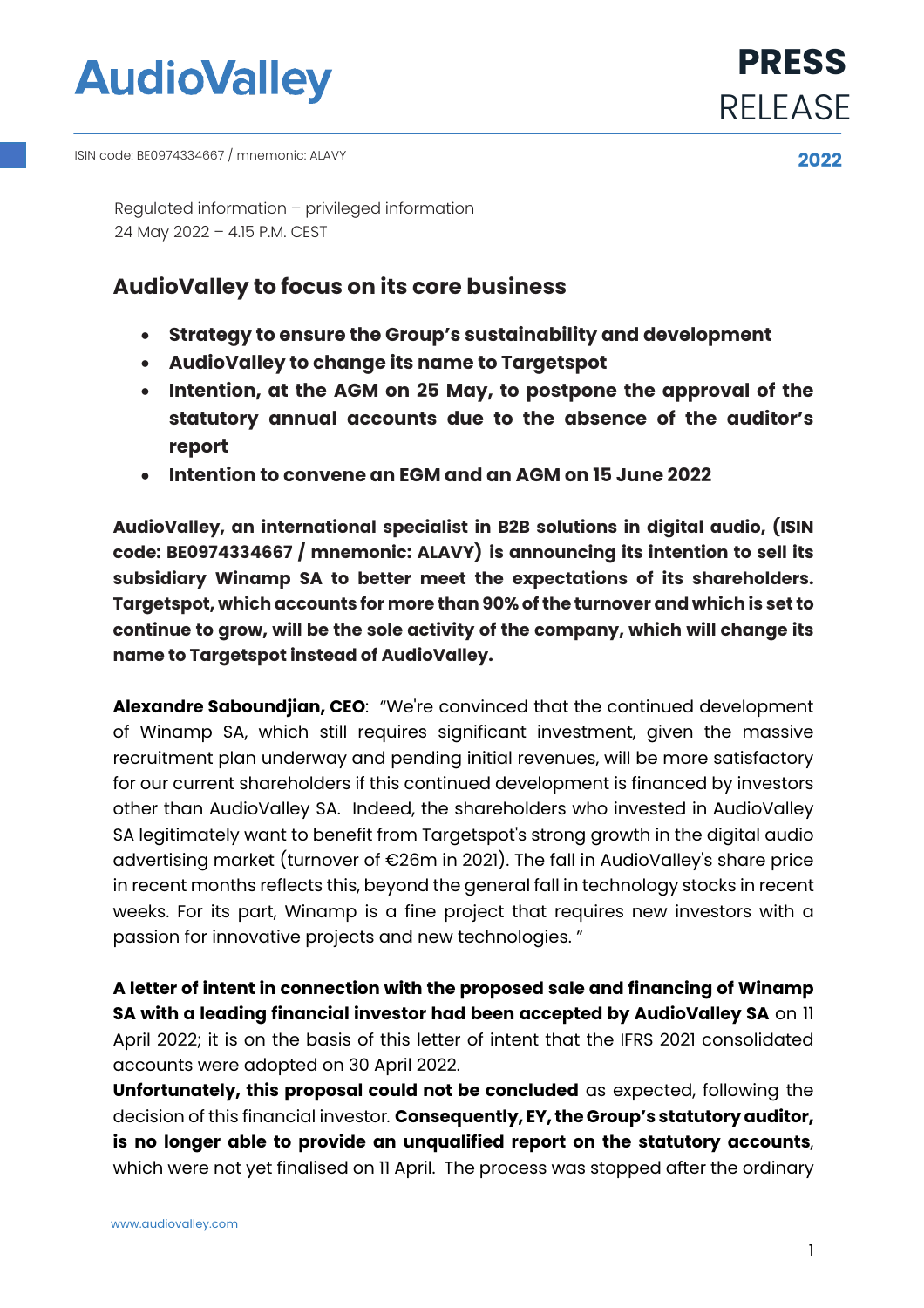

**2022** ISIN code: BE0974334667 / mnemonic: ALAVY



general meeting of 25 May 2022 was convened.

The Board of Directors therefore **intends, at the ordinary general meeting scheduled for Wednesday 25 May, to postpone the decision relating to the approval of the 2021 annual accounts by three weeks, i.e. until 10.30 a.m. on 15 June 2022**, in accordance with Article 7:150 of the Companies and Associations Code and Article 28 of the company's articles of association.

**This additional three-week period will allow another way to finance the development of the Winamp division to be found**. In any event, it was not AudioValley's intention to finance the future development of the Winamp division, given the amounts still to be invested.

**An extraordinary general meeting of shareholders will be convened for 9 a.m. on 15 June 2022**, just before the ordinary meeting postponed until 15 June 2022. **Its purpose will be to approve the change of name from AudioValley to "Targetspot" and to approve in principle the sale of Winamp SA** in the context of receiving a new offer. The specific terms and conditions of the sale of Winamp SA will be disclosed to the market as soon as they are known, in order to ensure complete transparency with regard to the public.

A further extraordinary general meeting will be convened again to validate the sale definitively, even though not all the directors will necessarily be subject to a conflict of interest.

This will in all likelihood enable the auditor to issue its report and enable the ordinary general meeting postponed until 15 June 2022 to approve the 2021 statutory annual accounts.

\*\*\*

### **UPCOMING MEETINGS**

AGM Wednesday 25 May 2022, 10.30 a.m. EGM Thursday 15 June 2022, 9 p.m. Postponed AGM Thursday 15 June 2022, 10.30 a.m.

### 2022 half-yearly turnover

Friday 26 July 2022, after market close